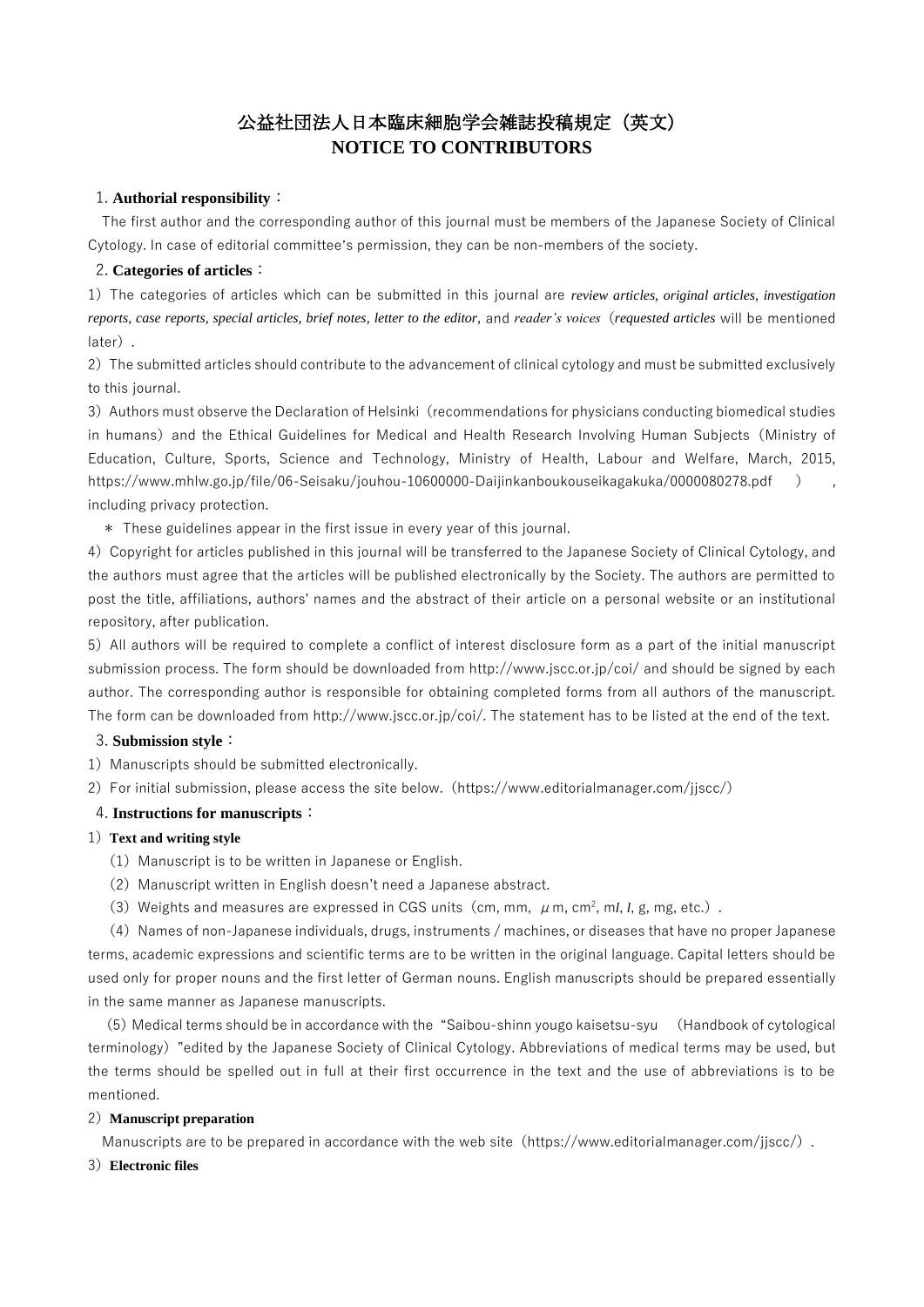The following electronic file formats are recommended. Word, RTF, and TXT are recommended for text, and legends; TIFF, JPEG, and PDF are recommended for Figures; Excel are recommended for Tables.

A minimum resolution of 300 dpi size is required for figures for publication.

4) Style of review articles, original articles, investigation reports, case reports and brief notes. (1) Manuscript format

The parts of the manuscript are to be presented in the following order:Title page, abstract, key words, text, conflict of interest disclosure statement, English abstract, references, legends, figures and tables. The pages of the manuscript should be numbered consecutively. Title page should contain the number of revisions(initial submission, first revision, etc.), the category of paper (*original article, case report, brief note*, etc.), Japanese title (not exceeding 50 characters), name (s) of author (s), authors' affiliations, address for reprint requests, and agreement of copyright transfer and early publication must be clearly written on the title page (the first page).

The abstract and key words are to be written on the second page. There should be a separation between the abstract and the start of the text.

(2) Authors

Authors will be limited to persons directly involved in the research. The number of authors is to be as follows, and other persons involved should be mentioned in the *Acknowledgments* section at the end of the paper.

*Original articles*: no more than 12

*Investigation reports*: no more than 10

*Case reports*: no more than 10

*Brief notes*: no more than 6

*Letter to the Editor*: no more than 6

*Review articles*:just one author, as a general rule

(3)Abstract

The text of the abstract should not exceed 500 characters, 300 characters for *brief notes*, and the headings should be comprised of the following. *"Letter to the Editor"* doesn't need an Abstract.

*Original articles* and *Investigation reports*:Objective, Study Design, Results, Conclusion

*Case reports*: Background, Case (s), Conclusion

*Brief notes*: similar to *original articles* or *case reports*

*Review articles* and *special articles*:headings are to be selected according to content.

(4) Key words

No more than 5 key words indicative of the content of the paper are to be supplied. As a general rule, the first term usually indicates the subject, the second term, the method, the third term and beyond, the content.

[Titles followed by examples of appropriate key words in parentheses]

Examples of Key words:

 $-$ Gallbladder aspiration cytology  $-$  Cytological and histological findings in four cases of gallbladder cancer  $-$ (Gallbladder, Aspiration, Cancer, Morphology)

―A review of hepatocellular carcinoma(Hepatocellular carcinoma, Morphology, Review)

―A rare case of ovarian clear cell adenocarcinoma cells detected in sputum(Clear cell adenocarcinoma, Cytology, Sputum, Metastasis, Case report)

(5)Text and page limitations

a.*Original articles, review articles,* and *investigation reports*:

The manuscript should not exceed 10,000 characters (approximately 20 pages of A4 size), including text and references.

Tables should not exceed 10.

Figures should not exceed minimal necessary number.

b.*Case reports*: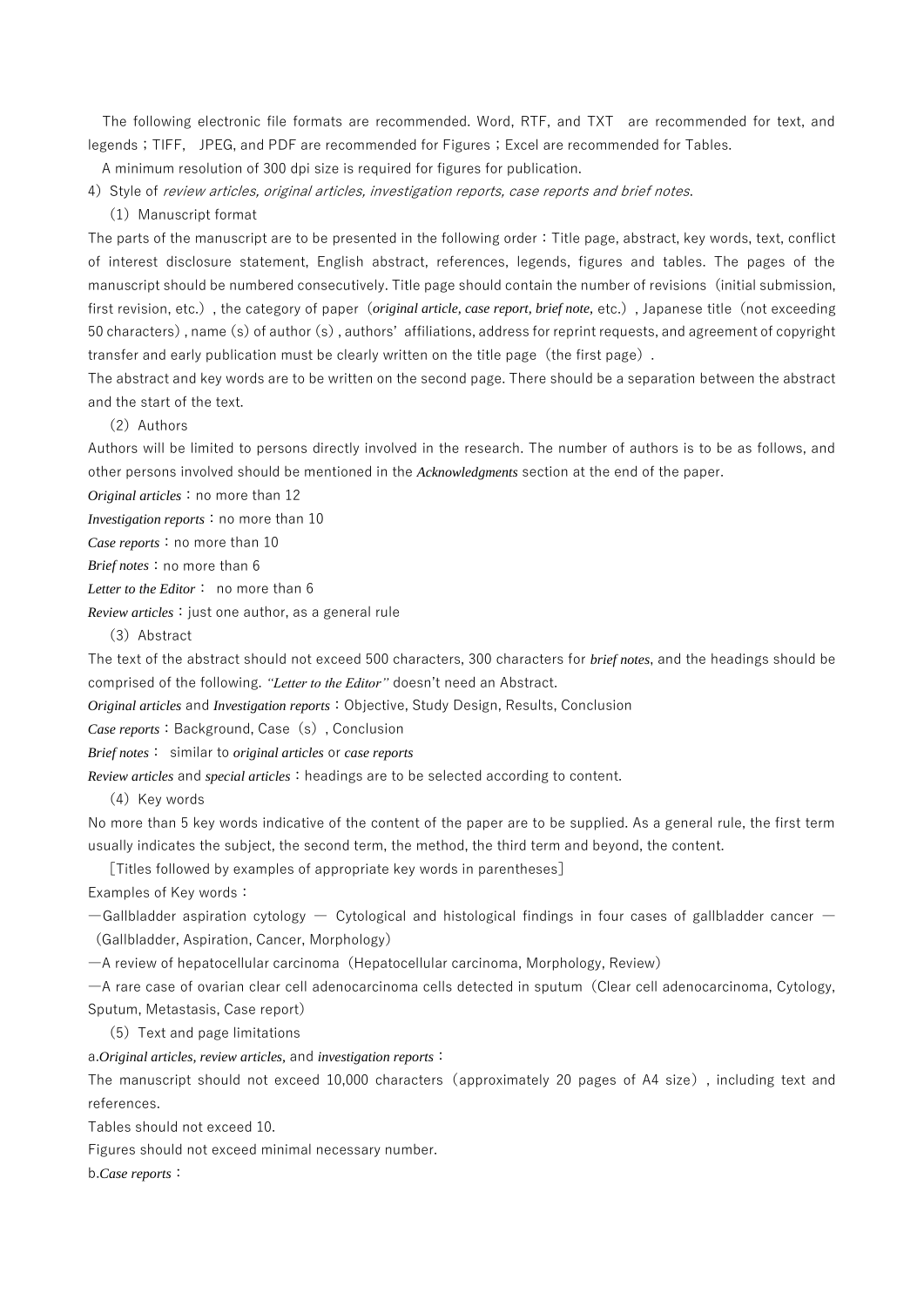The manuscript should not exceed 6,000 characters(approximately 12 pages of A4 size), including text and references. Table should not exceed 5.

Figures should not exceed minimal necessary number.

c.*Brief notes*:

A brief note should not exceed 3,000 characters.

No more than 4 figures and no more than one table can be included.

d. *Letter to the Editor*

A short letter-style note, which is concerned to a paper published on this journal, can be submitted as *"Letter to the Editor"*(additional report, question to the author, a comment on a published paper). Titles(study design, results, etc.)in the text are not designated. Two figures, 6 references, and 6 authors can be contained. Abstract is unnecessary. The amount should be approximately within 2 pages at publication style.

(6)English abstract

An English translation of the title, authors' names in Roman letters, authors' affiliations in English, and English abstract should be given on a page separate from the text. The authors' degrees/qualifications are to be written after their names using the following abbreviations.

For physicians: MD; MD, MIAC; MD, FIAC.

For dentists: DDS, with other degrees or qualifications abbreviated the same as for physician

For clinical laboratory technologists: MT; CT, JSC; CT, IAC; CT, CMIAC; CT, CFIAC.

The text of the abstract should not exceed 250 words(exclusive of the title, authors' names and affiliations), and the following headings are to be used.

*Original articles* and *Investigation reports*:Objective, Study Design, Results, Conclusion

*Case reports*:Background, Case(s), Conclusion

*Review articles*: headings should be selected according to their content.

*Brief notes*: abstracts for *brief notes* should consist of no more than 100 words and no headings are to be used.

(7)References

a. Only major references are to be listed.

*Original articles, special articles, and investigation reports*: no more than 30 titles

*Case reports*: no more than 15 titles

*Brief notes*: no more than 10 titles

*Letter to the Editor*: no more than 6 titles

*Review articles*:no limit

b. References are to be listed in the order in which they appear in the text, and indicated by superscript numbers in the text.

c.The references should be listed in the Vancouver style, and the journal abbreviations in Japanese and English references according to the Japan Medical Abstracts Society and Index Medicus, respectively. Examples are shown below.

For journals:

Name (s) of the author (s) (full names for Japanese names; for European names, surnames of the first 3 authors spelled out, with initials for the rest of the name, and other authors' names abbreviated *"et al"*). Title(full title should be given). Name of the journal (space) Year of publication; Volume: Page numbers. (just after publication or for the journal which has only doi, 'no more than doi' is acceptable)

For books:

Name (s) of the author (s). Title. Name of the publisher, Place of publication, Year of publication. If a citation is just one part of an independent book, the title should be followed by the name of the editor, the title of the book, name of the publisher, place of publication, the year of publication, and page numbers.

(8) Figures, tables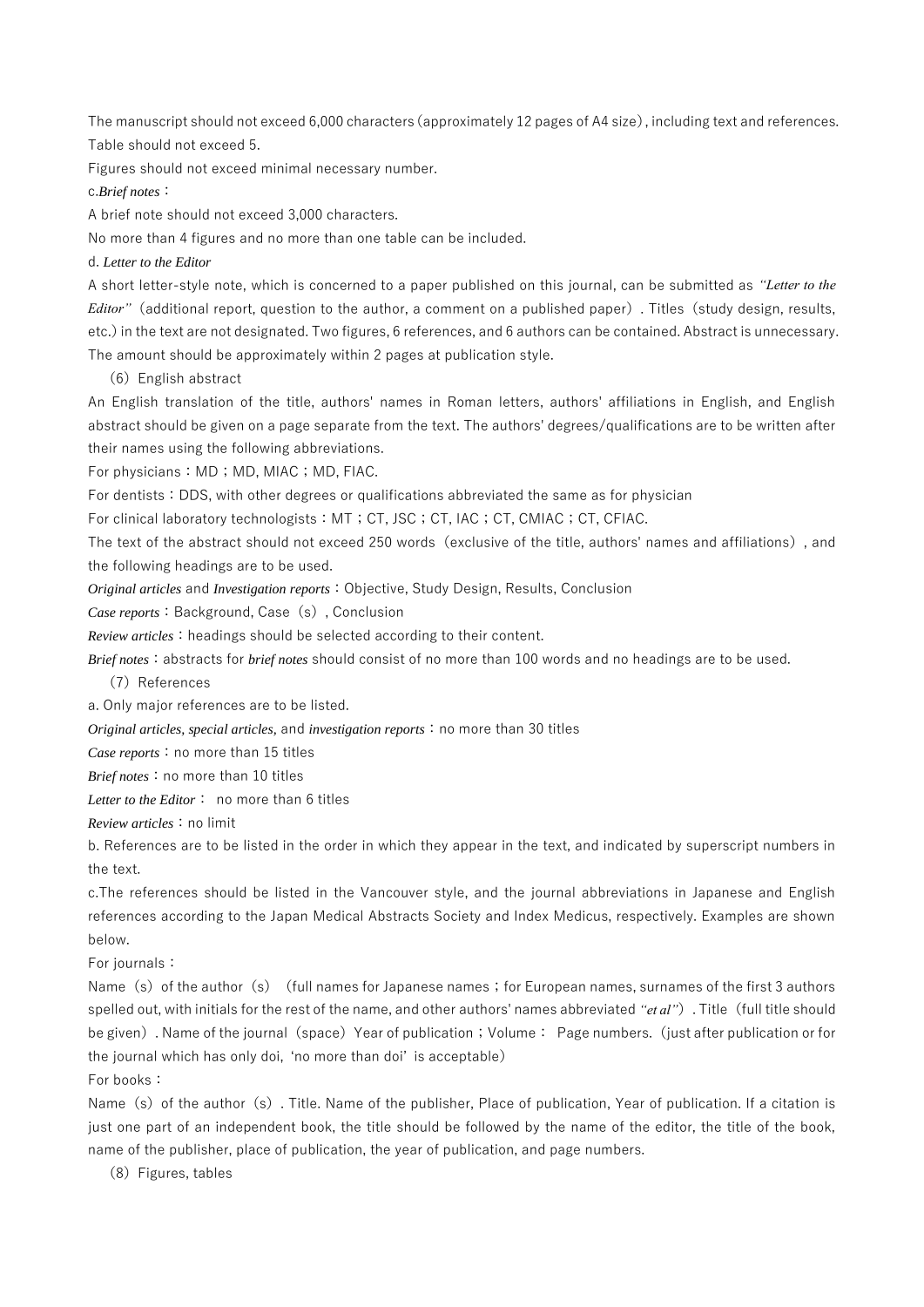a. Figure and table titles and their legends are to be written in English. Figures and tables are to be numbered thus: Figure 1, Table 1, etc. Provide simple titles and explanations in English.

b. Clearly state where the figures and tables should be positioned in the text.

c.Magnifications are to be stated for micrographs. The magnification of the objective lens at the time the figure was taken will be used as the magnification for photomicrographs(figures of cells or tissues). Authors are recommended to use scale bars in the figure. For electron micrographs, the magnification at which the figure was taken should be stated or scales included in the figure.

d.If figures and tables from another published work are used in the article, permission for publication, including electronic publication, must be obtained from the original author (or organization), and the documents certifying this permission must be attached.

## 5)**Style of** *special articles*

*Special articles* are composed of several papers(*original articles* or *reviews*)on a single topic. The planners of *special articles* need to prepare the title of the whole special issue (in Japanese and English) and a synopsis (equivalent to an introduction) of no more than 1,200 characters. The style of *special articles* should be the same as for *original articles* and *review articles.*

# 6)*Reader's voices*

Submissions which do not fit the above-described categories for scientific papers, including opinions on papers already published in the journal, the operation and activities of the Japanese Society of Clinical Cytology, are also published, but only if they have not been presented elsewhere. Submissions should be in accordance with the following prescribed form and procedure.

(1)The title is not to exceed 50 characters, and a corresponding English title should be provided.

The text should be started on a new line.

At the end of the text, the name (s) of author (s) (with the authors' qualifications), institutional affiliations and addresses should be written in Japanese and English on separate lines. As a general rule, there should be just one author. References can be added at the end, but no tables, pictures and figures. All of the above should be no more than 1,000 characters (no more than 2 pages of A4 size).

(2)The editorial board will decide whether a submission will be published. If the Committee finds it necessary to also publish the opinion of a person referred to in the manuscript or a third party in regard to the content of the paper submitted, the Committee will request that the person concerned write it, and the two will be published together.

#### 7)**English manuscripts**

English manuscripts are to be written double-spaced on A4 paper, and should not exceed the amount of the approximate numbers of A4 paper pages, which were mentioned for Japanese-written manuscript of each type. Figures, tables, etc. are to be prepared in the same manner as the Japanese manuscript.

### 8) **Certification of proofreading**

At submission, the authors should have the manuscript proofread by native English speaker, and should submit certificate of proofreading as a PDF file simultaneously.

#### 5. **Reprints**:

When reprints are desired, the author should state the number of copies to be ordered when returning the first galley proof.

## 6. **Review of the manuscript**:

Whether a manuscript submitted for publication will be accepted is determined by a review conducted by the editorial board, and the first author will be notified of the results. The referee system is used to conduct these reviews. The editorial board will be responsible for the layout and format used in printing the manuscript.

### 7. **Proofreading**:

The publisher will send the first galley proof to the first author, who should check and return it within three days. When the person responsible for proofreading is someone other than the first author, the person's name and address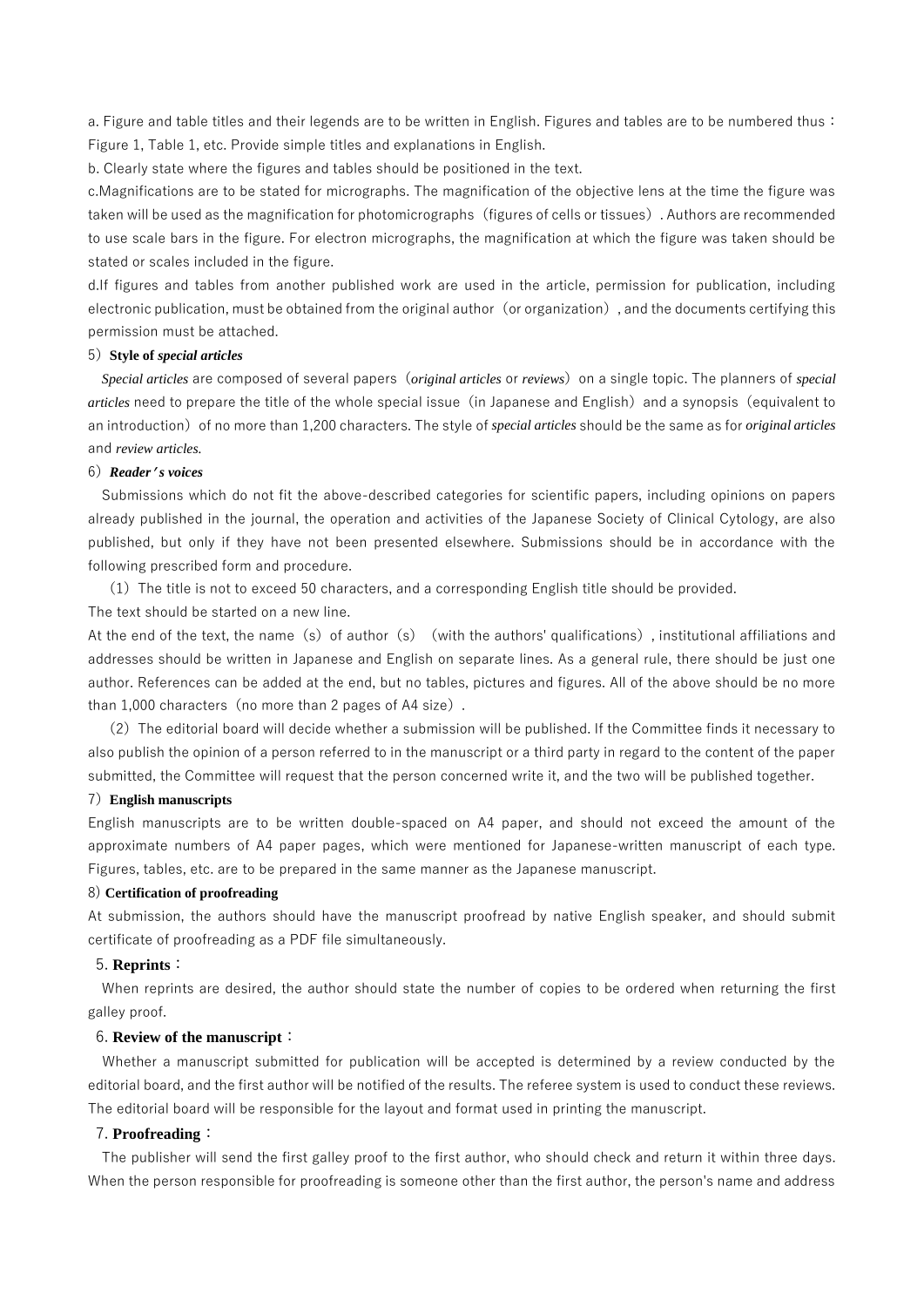must be clearly stated when the manuscript is submitted. Only errors can be corrected on proofs. Nothing that is not already in the manuscript can be added or corrected.

## 8. **Publishing fee**:

Authors will be charged for space in excess of 4 printed pages. There will be no charge for English proofreading. Half the charges for reprints of Japanese articles will be waived, and the publishing fees, including plate making charges, for English articles will be waived.

## 9. **Requested articles**:

Although the form of the requested article is at the author's own choice, it may be generally accepted near the style of *review articles* or *original articles.* In a case, editorial board may request the author for changing the style.

### 10. **Duplicate submission**:

If a given submission came to be a "duplicate submission", whose criteria we would like to concern proposed by "International Committee of Medical Journal Editors (ICMJE)<sup>1)</sup>", it would be rejected at the time of its review. Or, in the case that a subscription revealed to be a "duplicate submission" after publication, this situation would be known publicly with caution on this journal and on our Society 's web site. The editing committee would recognize a submission as follows:

1) The submission which was thought to be similar to another one which has already been published in the same language, or which has the same contents as the other submitted elsewhere.

2) The figure or table, which has already published on another journal, without referring to the previous journal.

3) The submission doesn't refer to the previous manuscript regardless of the language it uses.

On the other hand, the following will not be recognized as a duplicate submission:

1) The researches or information 1) that was ordered by the government and should be made open immediately for public health and welfares, 2) that was recommended to be reprinted by public organization and another academic society, and 3) the editing committee (the chairperson) recognizes it.

2) The content which has already published in an academic meeting as a proceeding or a poster (the author should mention in the text of the manuscript, the name and number of academic meeting where that was opened.)

3) The manuscript printed or opened in the media which is distributed in a very restricted area (hospital newsletter, for example)

4) So called secondary publication which  $ICMJE<sup>1</sup>$  acknowledges.

The author should pay attention to some points as follows:

✓ The author should submit concomitantly the copy of one's manuscript, which has already published or to be published in the future, at the submission to JJSCC to be reviewed.

✓ The reviewer should notify the duplicate submission to the editorial committee(chairperson)immediately after awareness of it.

✓ All the members of this association should avoid duplicate submission not only to JJSCC but also to other journals. Reference:

1.International Committee of Medical Journal Editors. Uniform Requirements for Manuscripts Submitted to Biomedical Journals: Overlapping Publications. http://www.icmje.org/icmje-recommendations.pdf(accessed on May 8, 2020)

### 11. **Revision of these rules**:

The rules for submitting manuscripts may change. The change of the rules for submission is to be acknowledged by editorial committee. The change of economic issue such as submission fee or of ethical policy, which is considered to be important, should be accepted by the governing board of the society.